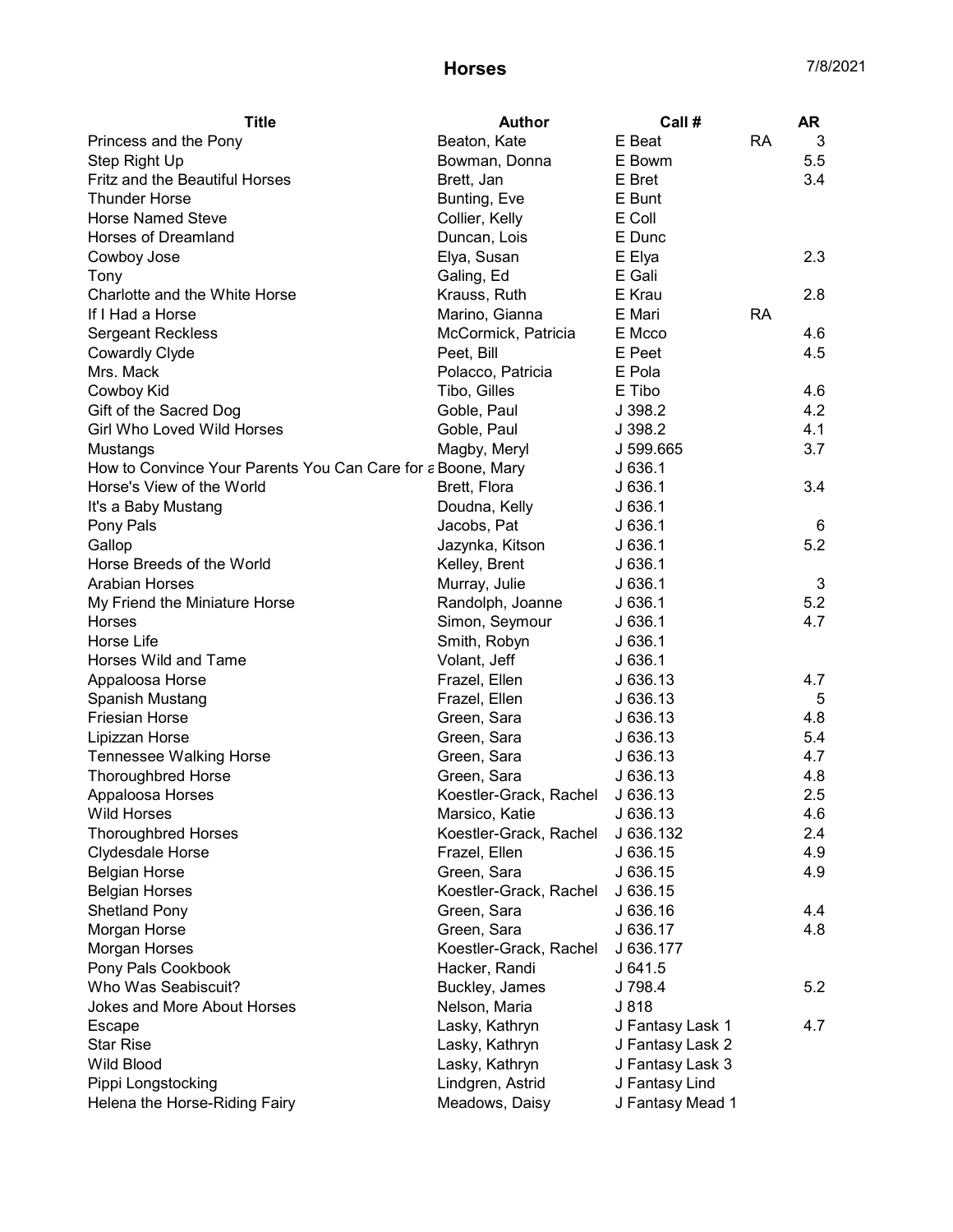## Horses 7/8/2021

| <b>Title</b>                         | <b>Author</b>          | Call#                 | AR  |
|--------------------------------------|------------------------|-----------------------|-----|
| Ein Pferd Fur Laura                  | Bryant, Bonnie         | J Ger F Brya          |     |
| Gefar Fur Das Fohlen                 | Bryant, Bonnie         | J Ger F Brya          |     |
| <b>Felicity Takes a Dare</b>         | Tripp, Valerie         | J History Amer Feli   | 4.1 |
| Meet Kaya, an American Girl          | Shaw, Janet            | J History Amer Kaya   | 4.4 |
| Changes for Kaya: A Story of Courage | Shaw, Janet            | J History Amer Kaya 6 | 4.8 |
| Unbroken                             | Haas, Jessie           | J History Haas        | 7.5 |
| Elska                                | Hapka, Catherine       | J History Hors 1      | 4.4 |
| Darcy                                | Sanderson, Whitney     | J History Hors 10     | 6.1 |
| Jingle Bells                         | Hapka, Catherine       | J History Hors 11     | 4.9 |
| Calvino                              | Sanderson, Whitney     | J History Hors 14     | 6.3 |
| Lily                                 | Sanderson, Whitney     | J History Hors 15     | 5.6 |
| <b>Bell's Star</b>                   | Hart, Alison           | J History Hors 2      | 3.7 |
| Koda                                 | Hermes, Patricia       | J History Hors 3      | 4.1 |
| <b>Black Cloud</b>                   | Hermes, Patricia       | J History Hors 8      | 4.1 |
| Chucaro: Wild Pony of the Pampa      | Kalnay, Francis        | J History Kaln        | 3.4 |
| War Horse                            | Morpurgo, Michael      | J History Morp        | 5   |
| Horsecatcher                         | Sandoz, Mari           | J History Sand        | 3.6 |
| <b>Chestry Oak</b>                   | Seredy, Kate           | J History Sere        | 5.3 |
| Farmer Boy                           | Wilder, Laura Ingalls  | J History Wild 3      |     |
| <b>Ghosts Don't Ride Wild Horses</b> | Dadey, Debbie          | J Mystery Dade 44     | 5.5 |
| <b>Riding Club Crime</b>             | Keene, Carolyn         | J Mystery Keen 172    | 3.8 |
| Runaway Racehorse                    | Roy, Ron               | J Mystery Roy         | 4.2 |
| Trickster                            | Anderson, Laurie Halse | J Reality Ande 3      | 3.6 |
| Fear of Falling                      | Anderson, Laurie Halse | J Reality Ande 9      | 3.8 |
| Ponies at the Point                  | Baglio, Ben            | J Reality Bagl 10     | 3.8 |
| Foals in the Field                   | Baglio, Ben            | J Reality Bagl 24     | 5.1 |
| Mare in the Meadow                   | Baglio, Ben            | J Reality Bagl 31     | 5.5 |
| Mustang in the Mist                  | Baglio, Ben            | J Reality Bagl 48     | 4.3 |
| <b>National Velvet</b>               | Bagnold, Enid          | J Reality Bagn        | 4.6 |
| Take the Reins                       | Burkhart, Jessica      | J Reality Burk 1      | 5.5 |
| Leroy Ninker Saddles Up              | DiCamillo, Kate        | J Reality Dica 1      | 5.8 |
| <b>Black Stallion</b>                | Farley, Walter         | J Reality Farl 1      | 5.5 |
| <b>Black Stallion Returns</b>        | Farley, Walter         | J Reality Farl 2      | 5.8 |
| Son of the Black Stallion            | Farley, Walter         | J Reality Farl 3      | 5.8 |
| <b>Wild Girl</b>                     | Giff, Patricia Reilly  | J Reality Giff        | 4.9 |
| Brown Sunshine of Sawdust Valley     | Henry, Marguerite      | J Reality Henr        | 5.4 |
| Justin Morgan Had a Horse            | Henry, Marguerite      | J Reality Henr        | 5.3 |
| King of the Wind                     | Henry, Marguerite      | J Reality Henr        | 5.3 |
| Misty of Chincoteague                | Henry, Marguerite      | J Reality Henr        | 4.7 |
| Misty's Twilight                     | Henry, Marguerite      | J Reality Henr        | 6.5 |
| Mustang, Wild Spirit of the West     | Henry, Marguerite      | J Reality Henr        | 6   |
| Stormy, Misty's Foal                 | Henry, Marguerite      | J Reality Henr        |     |
| Smoky the Cow Horse                  | James, Will            | J Reality Jame        | 5.9 |
| My Friend Flicka                     | O'Hara, Mary           | J Reality Ohar        | 5.3 |
| Horse Crazy Lily                     | Rue, Nancy             | J Reality Rue 11      |     |
| <b>Black Beauty</b>                  | Sewell, Anna           | J Reality Sewe        |     |
| <b>Riding Lessons</b>                | Smiley, Jane           | J Reality Smil 1      |     |
| <b>Blue Ribbon Day</b>               | Hapka, Catherine       | JR Hapk               |     |
| <b>Barney's Horse</b>                | Hoff, Syd              | JR Hoff               | 2.3 |
| Chester                              | Hoff, Syd              | <b>JR Hoff</b>        | 2.3 |
| Can You Tell a Horse from a Pony?    | Silverman, Buffy       | <b>JR Silv</b>        | 2.9 |
|                                      |                        |                       |     |